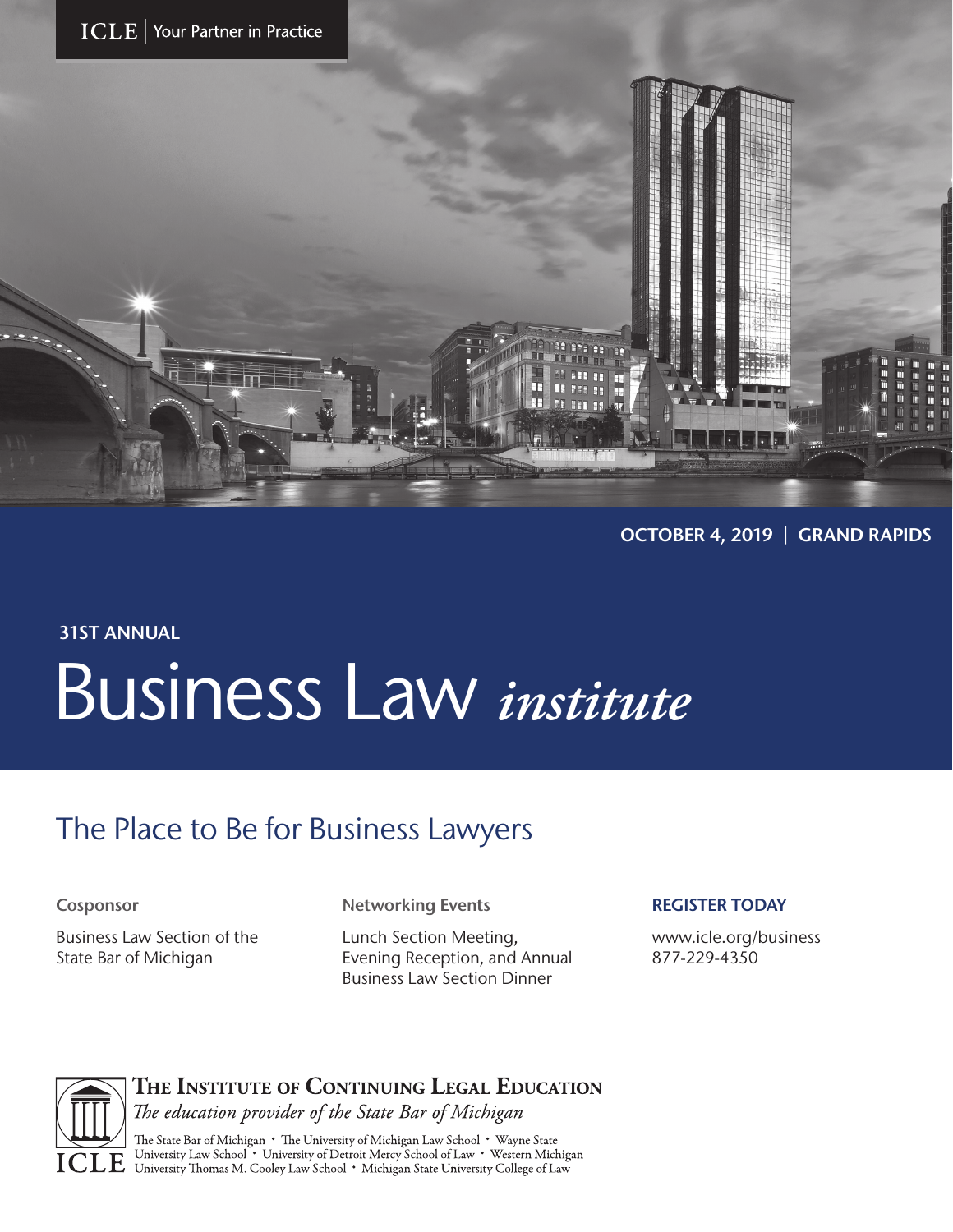# The Place to Be for Business Lawyers

We're back at the historic Amway Grand Plaza this year. It's the perfect place to network and get the latest thinking on hot issues—from restrictive covenants to blockchain technology. Hear from Michigan experts, including three judges who share invaluable insights on court procedure and more. Stay ahead of trends and take away practical solutions for your clients.

#### You Will Be Able to:

- Stay current with insightful reviews of Michigan legislation and caselaw
- Apply advice straight from the bench—hear from three business court judges
- Manage risk using reps and warranties insurance in M&A
- Effectively use blockchain to enhance your transactions
- Grasp key elements of securities law every business lawyer needs to know

### Your Registration Includes Free Entry to These Great Networking Events!

#### Reception and Annual Business Law Section Dinner

Relax and join us for an evening reception open to all attendees. Pre-registration is required for the dinner. Additional guests (non-registrants) are welcome to attend the dinner for \$50 each.

#### Networking Lunch

Don't miss the annual section meeting and Schulman Award presentation.

See schedule for details.

SPONSORS



Amway Grand Plaza 187 Monroe Ave NW Grand Rapids, MI 49503

A block of rooms has been reserved at the Amway Grand Plaza under ICLE/Business Law for October 3–4, 2019. The rate is \$199/night. To make a reservation, call 800-253-3590 or reserve online at https://book.passkey.com/e/49883940.

Reservations must be made by 09/02/19. Registrants are responsible for their own hotel expenses.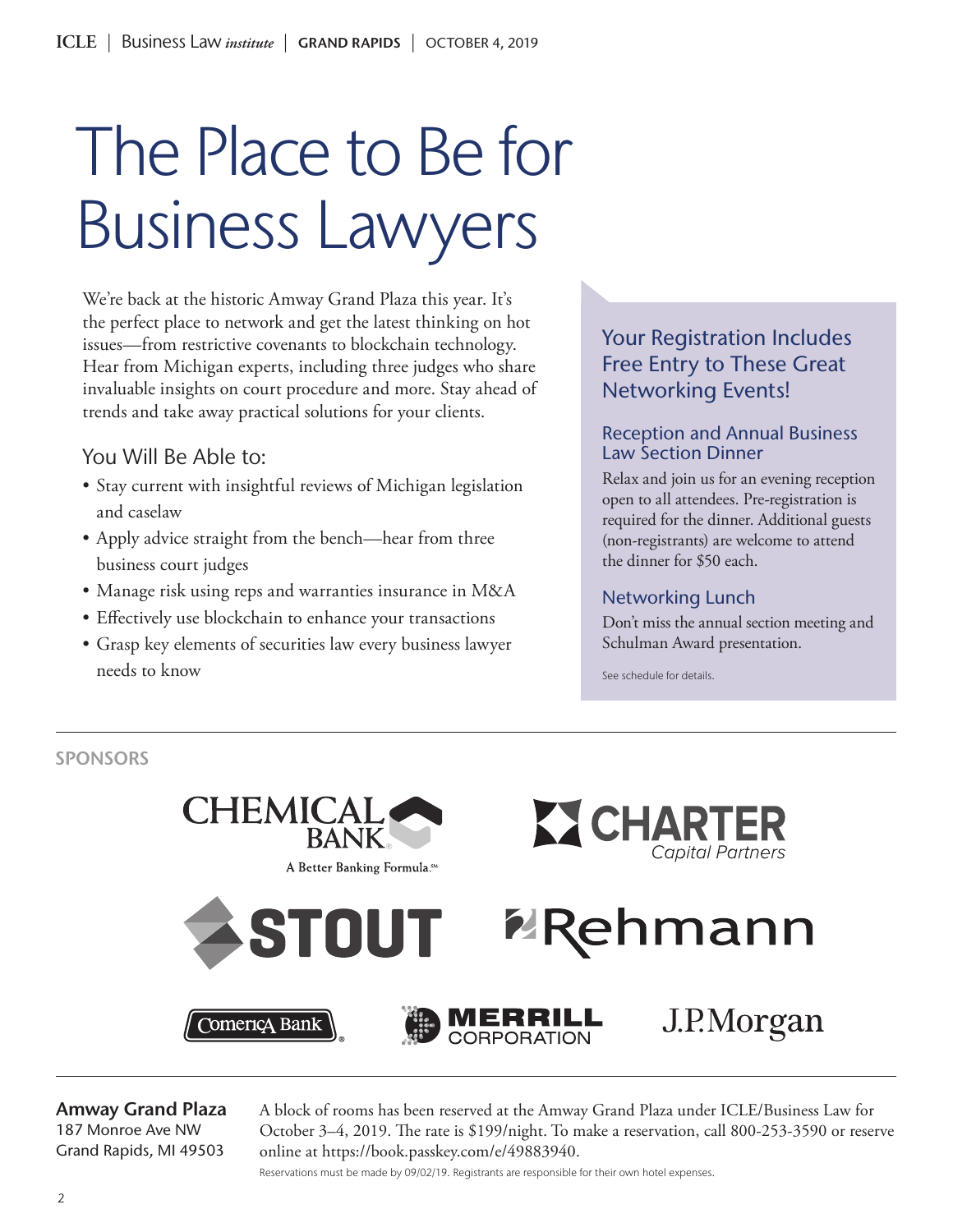## Schedule

Moderator: Mark W. Peters, Bodman PLC, *Troy*

#### 8:00am

#### Registration, Continental Breakfast, and Vendor Showcase

#### 9:00am

#### Welcome and Update on Business Law Section Activities

Kevin T. Block, Chair, Business Law Section of the State Bar of Michigan, Kerr Russell & Weber PLC, *Detroit*

#### 9:10am

#### Business Caselaw Update

Don't miss this expert review of the year in Michigan business caselaw. Take away keen analysis of the developments and how they will impact your practice and business clients this year and beyond. Daniel N. Sharkey, Brooks Wilkins Sharkey & Turco PLLC, *Birmingham*

#### 9:55am

#### Blockchain and the Law

What is blockchain and how is it being used in transactional work? Learn how blockchain technology can promote transactions among parties, and uncover the role it can play in corporate governance and capital raising. In the current landscape of cyber-hacks and payment diversion attempts, the decentralized, tamper-resistant nature of blockchain brings wide-ranging potential and a host of new legal questions for business law practitioners.

Professor Anne Choike, Business and Community Law Clinic, Wayne State Law, *Detroit*; Professor Carla L. Reyes, MSU College of Law, *East Lansing*

#### 10:40am

#### Networking Break

#### 10:55am

#### Drafting Effective Restrictive Covenants in Michigan

Michigan business court dockets are full of requests for TROs and injunctions seeking enforcement of restrictive covenants. Examine key cases that illustrate the courts' treatment and take away practice pointers for drafting reasonable and effective noncompetition, nonsolicitation, and nondisclosure agreements for your clients.

Paul A. McCarthy, Rhoades McKee PC, *Grand Rapids*

#### 11:45am

#### Networking Lunch, Annual Meeting, and Schulman Award Presentation—*Sponsored by Charter Capital Partners*

#### 1:35pm

#### Business Legislation Update

Stay up to date on Michigan business legislation. Confidently advise your clients with essential information.

James L. Carey, Carey Law Offices PC, *South Lyon*

#### 2:25pm

#### The Use of Reps and Warranties Insurance in M&A Transactions

Representations and warranties insurance (RWI) has emerged not only as a viable alternative to an escrow or indemnity in any deal, but as a staple in the M&A landscape. RWI is a relied-upon tool for lawyers, bankers, and investors to allocate risk out of a deal and into the insurance markets for a fixed cost. Learn how the ability to manage and allocate risk on the front end of a deal has allowed buyers to bid more aggressively and sellers to extract more funds at closing. Gene P. Bowen, Bodman PLC, *Troy*; Vipul Patel, AON, *Chicago, IL*

## 3:10pm

#### Networking Break

#### 3:25pm

#### Securities Law for Business Lawyers

Learn the key concepts of securities laws that all business lawyers need to know. Delve into the basic elements of securities laws—from what is a security, offer, and materiality, to finders, private placements, and securities fraud. Apply these terms in practical, real-world scenarios, including initial fund-raising and M&A transactions. Take away practical principles from an experienced practitioner to apply the next time you are confronted with securities laws issues in your practice. Craig N. Meurlin, Warner Norcross + Judd, *Grand Rapids*

#### 4:10pm

#### Update from the Business Court Bench

From injunctive relief and oppression to new developments in restrictive covenants and the Uniform Commercial Real Estate Receivership Act, hear from three busy business court judges from across the state. Gain insight into current case volume, settlement, and trials and get a refresher on business court process and procedure. Take away practice tips for ensuring your business dispute is resolved quickly. Hon. Edward Ewell, Jr., 3rd Circuit Court, *Detroit*;

Hon. Kathryn A. Viviano, 16th Circuit Court, *Mount Clemens*; Hon. Christopher P. Yates, 17th Circuit Court, *Grand Rapids*

#### 4:50pm

#### Questions and Answers

#### 5:00pm

#### Networking Reception—*Sponsored by Stout*

Relax and join seminar faculty, Business Law Section council members, exhibitors, fellow registrants, and guests.

#### 6:00pm

#### Annual Business Law Section Dinner—*Dinner Sponsored by Rehmann and Wine Sponsored by Chemical Bank*

Enjoy gourmet food stations and accompanying wine pairings with multiple tasting options.

Pre-registration required.